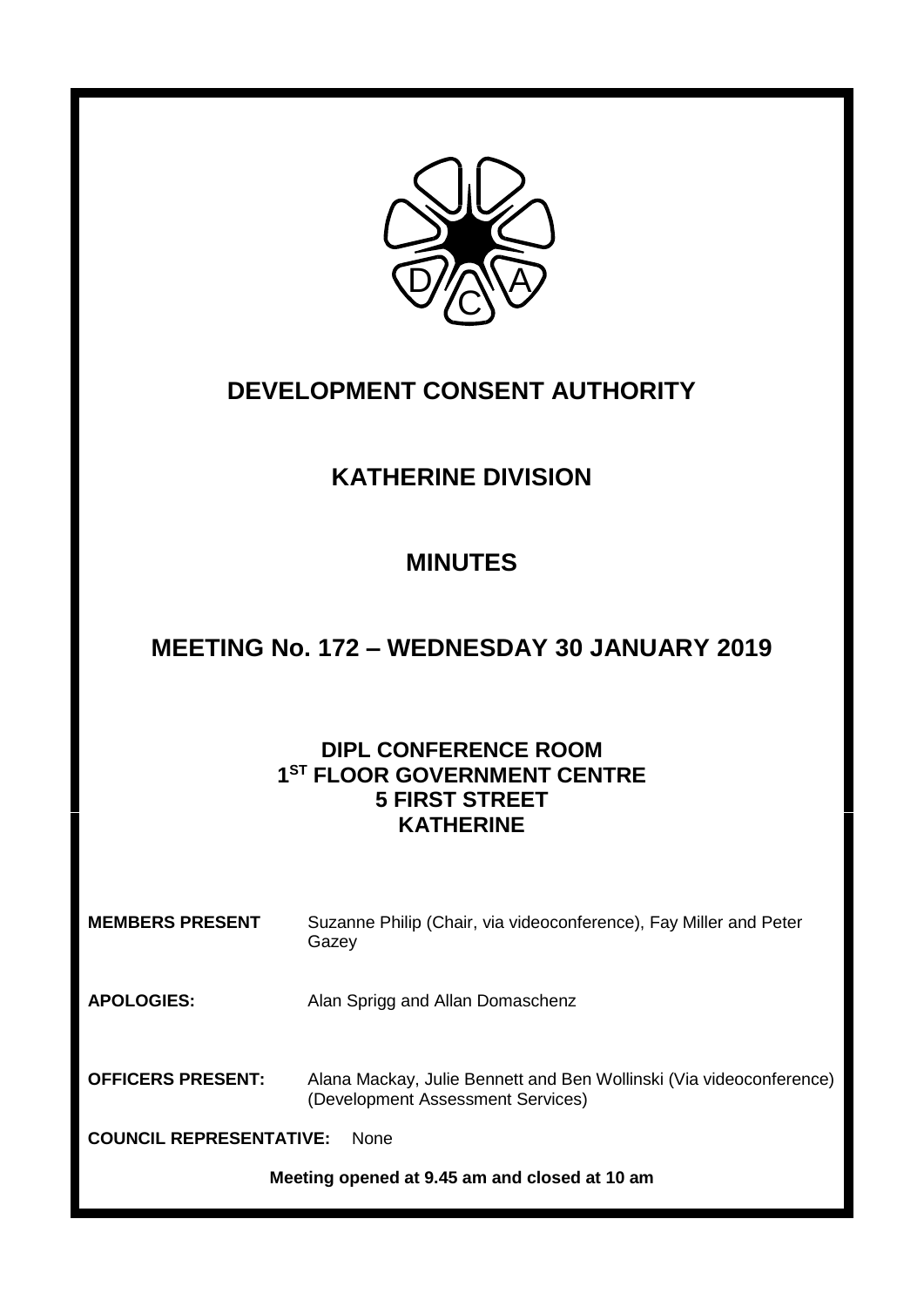**THE MINUTES RECORD OF THE EVIDENTIARY STAGE AND THE DELIBERATIVE STAGE ARE RECORDED SEPARATELY. THESE MINUTES RECORD THE DELIBERATIVE STAGE. THE TWO STAGES ARE GENERALLY HELD AT DIFFERENT TIMES DURING THE MEETING AND INVITEES ARE PRESENT FOR THE EVIDENTIARY STAGE ONLY.**

#### **ITEM 1 ALTERATIONS AND ADDITIONS TO THE EXISTING COURTHOUSE (OFFICE PA2018/0482 AND STAFF ROOM) WITHIN A DEFINED FLOOD AREA LOT 2994 (11) FIRST STREET, TOWN OF KATHERINE APPLICANT NORTHERN PLANNING CONSULTANTS PTY LTD**

Development Assessment Services tabled recent photos of the site.

Mr Brad Cunnington (Northern Planning Consultants Pty Ltd) attended via videoconference from Darwin.

**RESOLVED** That, pursuant to section 53(a) of the *Planning Act*, the Development Consent **8/19** Authority consent to the application to develop Lot 2994 (11) First St, Town of Katherine for the purpose of alterations and additions to the existing courthouse (office and staffroom) within a defined flood area, subject to the following conditions:

#### **CONDITION PRECEDENT**

- 1. Prior to the endorsement of plans and prior to commencement of works (including site preparation), amended plans to the satisfaction of the consent authority must be submitted to and approved by the consent authority. When approved, the plans will be endorsed and will then form part of the permit. The plans must be drawn to scale with dimensions and must be generally in accordance with the plans submitted with the application but modified to show:
	- a) landscaping extending along and in front of the existing fence on First Street, to match the existing established landscaping of the courthouse building. The landscaping is to provide a visual screen to minimise the visual amenity impact to the demountable structure. Landscaping on the plans must include a planting schedule of all proposed trees, shrubs and ground covers, including botanical names, common names, sizes at maturity, and quantities of each plant.
	- b) Exterior colour of the demountable structure to match the exterior colour of the adjacent courthouse (walls and fascias).

#### **GENERAL CONDITIONS**

- 2. The works carried out under this permit shall be in accordance with the drawings endorsed as forming part of this permit.
- 3. The owner of the land must enter into agreements with the relevant authorities for the provision of water supply and electricity facilities, to the development shown on the endorsed plan in accordance with the authorities requirements and relevant legislation at the time.
- 4. Any developments on or adjacent to any easements on site shall be carried out to the requirements of the relevant service authority to the satisfaction of the consent authority.

#### **Page 2 of 4**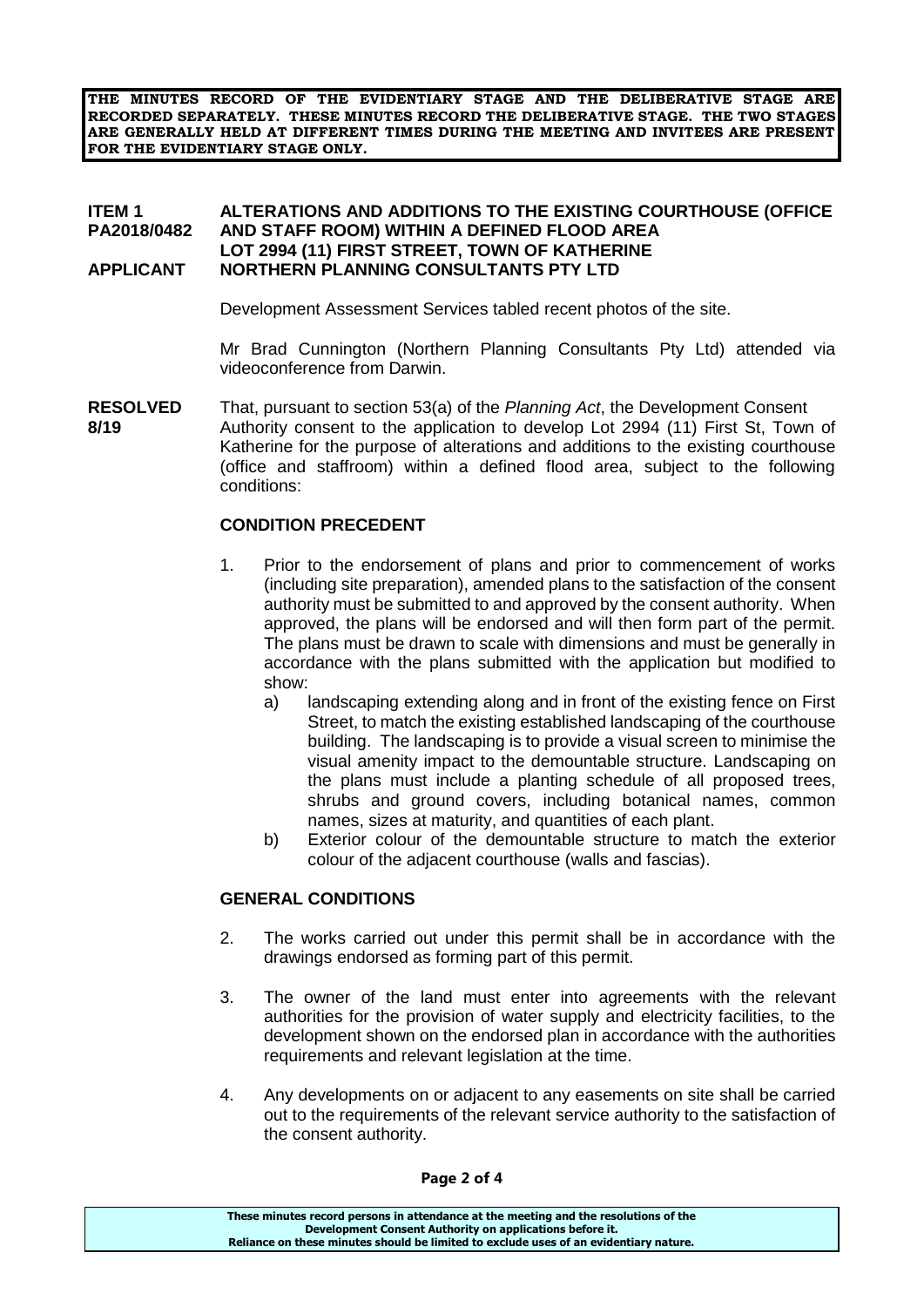### **NOTES:**

- 1. The Power and Water Corporation advises that the Water and Sewer Services **Development** Section [\(landdevelopmentnorth@powerwater.com.au\)](mailto:landdevelopmentnorth@powerwater.com.au) and Power Network Engineering Section [\(powerconnections@powerwater.com.au\)](mailto:powerconnections@powerwater.com.au) should be contacted via email a minimum of 1 month prior to construction works commencing in order to determine the Corporation's servicing requirements, and the need for upgrading of on-site and/or surrounding infrastructure.
- 2. The permit holder is advised that the proposal may have assessment implications under the *Waste Management and Pollution Control Act*, More information can be found on the Northern Territory Environment Protection Authority website at: https://ntepa.nt.gov.au/waste-pollution. The applicant is encouraged to contact the NT EPA on (08) 8924 4218 or [ntepa@nt.gov.au.](mailto:ntepa@nt.gov.au)

### **REASONS FOR THE DECISION**

1. Pursuant to section 51(a) of the *Planning Act,* the consent authority must take into consideration the planning scheme that applies to the land to which the application relates.

The demountable structure for the use of a staffroom and office is ancillary to the judicial use of the site. The siting of the demountable structure does not:

- restrict pedestrian movement within the site
- negatively impact on creating a safe and active frontage or a vibrant commercial precinct.

The development does not propose the storage or disposal of environmentally hazardous industrial materials, habitable rooms, or fill. The proposal is considered to be consistent with the requirements of Clause 6.14 (Land Subject to Flooding and Storm Surge).

In accordance with Clause 6.5.1(3) (Parking Requirements), a courthouse is not listed in the table to Clause 6.5.1. The consent authority is satisfied that an ancillary addition to the existing use, does not impact on parking demand, for the following reasons:

- there is no actual increase in demand for parking arising from the use
- the proposal does not impact on possible future use or development of the land
- there is suitable parking areas in the vicinity of the land
- the availability of public transport in the vicinity of the land.

In accordance with Clause 6.8 (Demountable Structures), the consent authority considers that sub-clause 4(a) and (b) apply to the demountable structure. A landscaping plan and architectural embellishments to enhance the appearance of the structure and to be visually constant with adjoining or nearby development are required.

Matching the colour of the courthouse (walls and fascia) and landscaping along the fence would provide screening to reduce the visual impact and be consistent with adjoining development.

#### **Page 3 of 4**